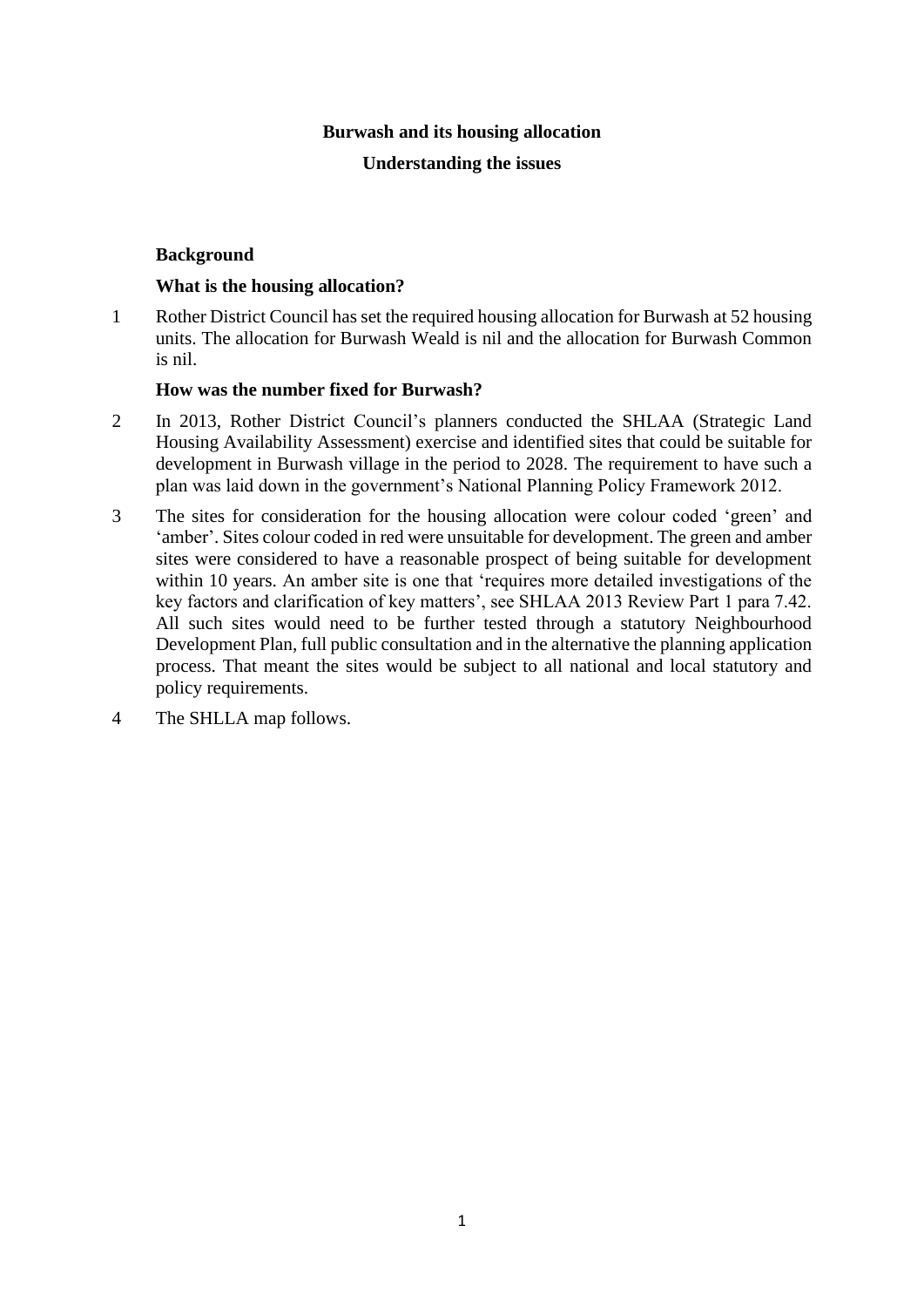

 The grey line is the development boundary. However, as it is not altogether clear, the whole development boundary appears below.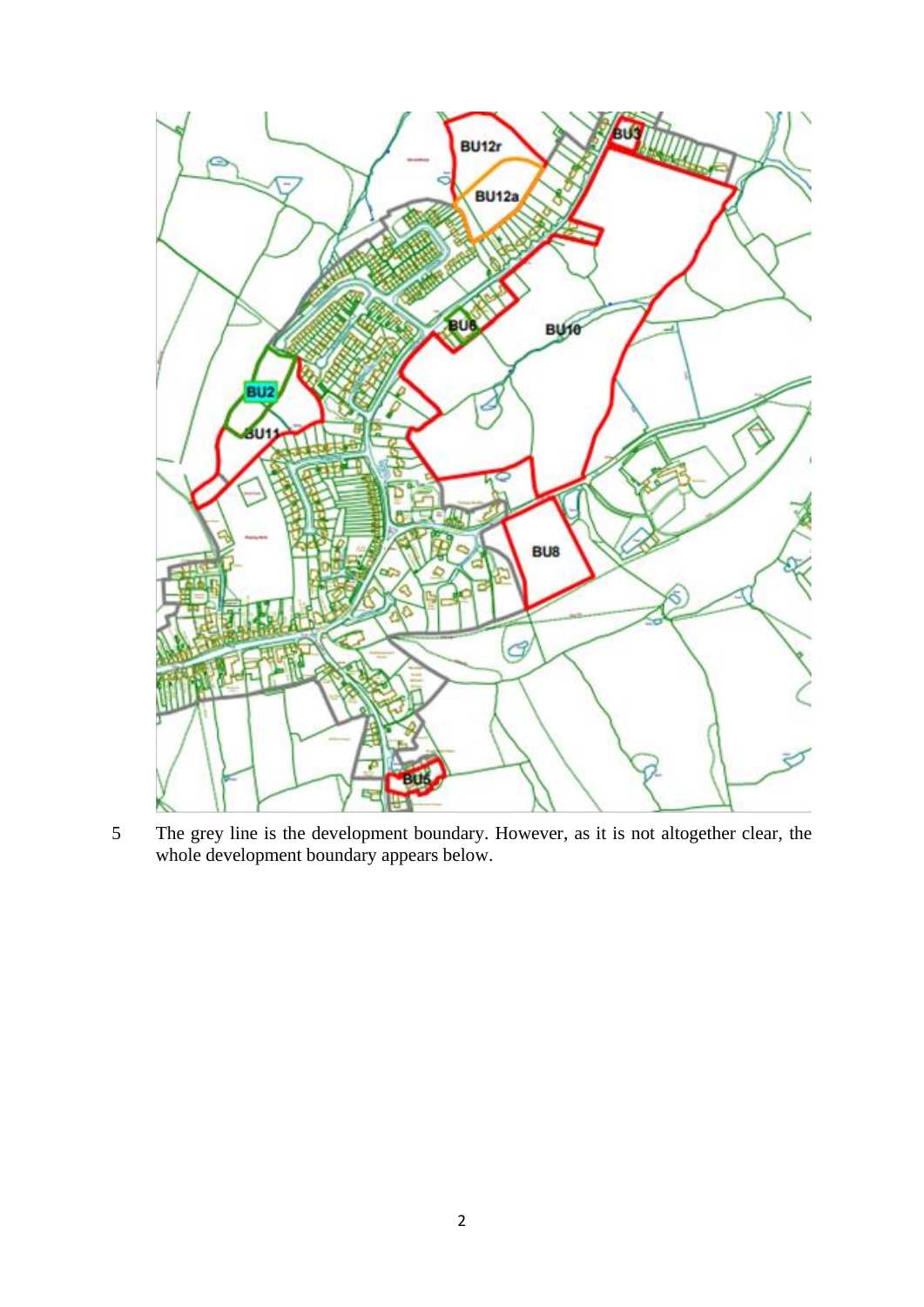

- 6 The only green or amber sites identified in Burwash were:
	- a) Strand Meadow (Watercress Field) BU2 for 17 units (outline planning had already been approved for 17 housing units),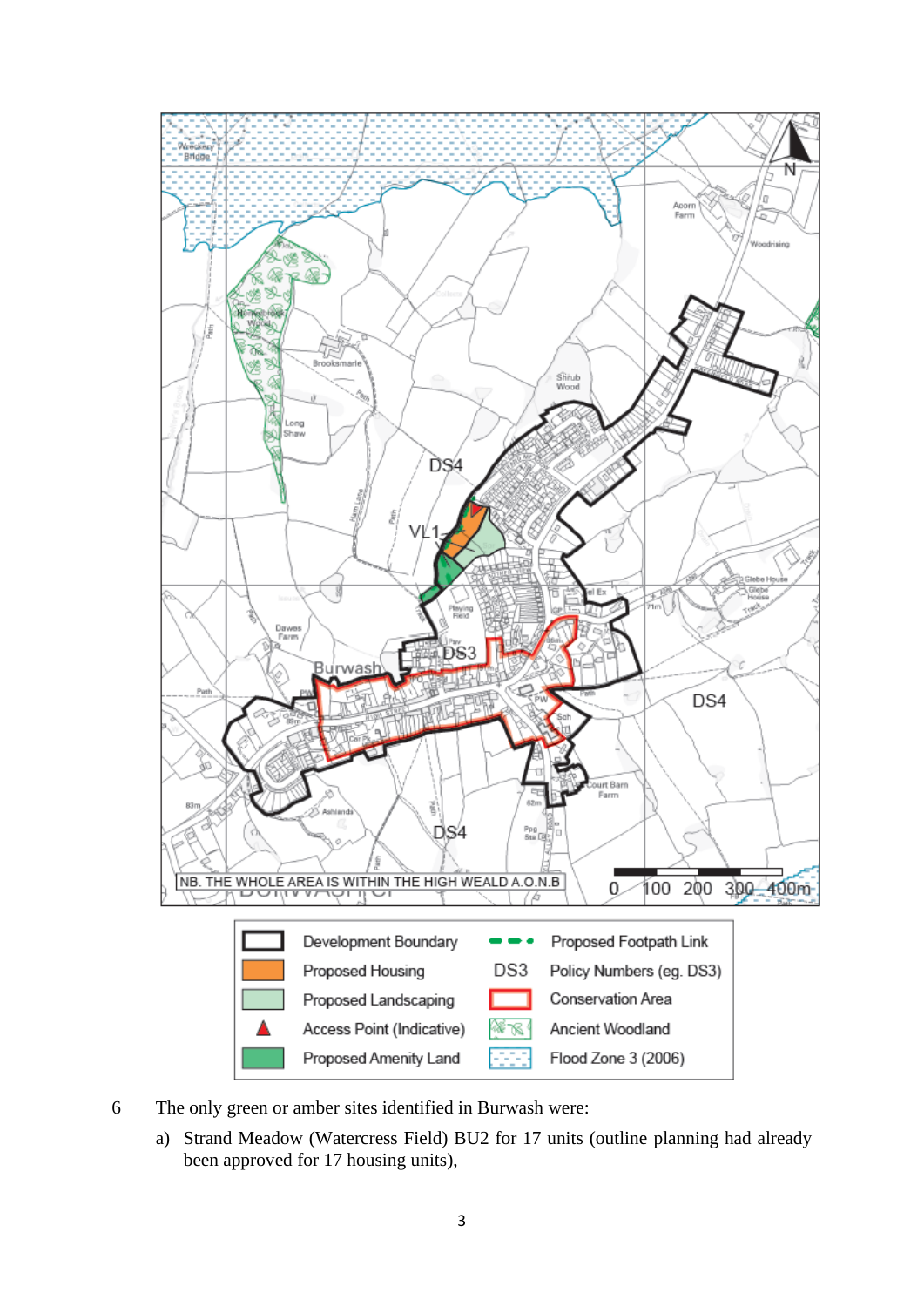- b) Old Laundry site BU6 for '6 possible housing units',
- c) Shrub Wood BU12a for 'up to 30 housing units'.
- 7 The total in the SHLAA was listed as 35 units. All other sites were rejected by Rother District Council as not being suitable for development.
- 8 From this exercise, 50 housing units were allocated for Burwash, see page 84 of Rother District Council's Core Strategy and the SHLAA Review Part 1 page 7. This was later increased to 52. The table was as follows.

| Area    | Settlements/   All net completions   Current<br>plan<br>in<br>$(01/04/2011 -$<br>31/3/2013 <sup>1</sup> | period   commitments <sup>2</sup>   remaining <sup>3</sup>   new sites <sup>4</sup> | <b>Allocations</b>   Potential |    | <b>Total</b><br>new<br>housing $2011$ -<br>2028 <sup>5</sup> |
|---------|---------------------------------------------------------------------------------------------------------|-------------------------------------------------------------------------------------|--------------------------------|----|--------------------------------------------------------------|
| Burwash | $\overline{\phantom{0}}$                                                                                |                                                                                     |                                | 35 | 50                                                           |

9 Since 2013:

a) The Old Laundry site eventually produced only four, not six housing units. None of these four housing units counted towards the total, because there must be six units on one site/ 0.2 hectares [sic] for the units to count.

b) Shrub Wood meadow (BU12a/BU12r) There was an application by Denton Homes for 42 (net 40) housing units which was refused by Rother District Council's Planning Committee in October 2018. The developer appealed the decision but later withdrew the appeal with the following comment:

'Protected Landscape Policy

Since the determination of the original application and the lodging of the appeal, our research has shown that appeals involving landscape are increasingly being dismissed. This has not been helped by the continuation of the ambiguity in guidance for protected landscape in the revised NPPF.'

c) Strand Meadow (BU2) Outline permission was already in place for 17 housing units when the SHLAA was drawn up and in 2018 the developer, Park Lanes Group, applied to increase this to 30 housing units of which 40% would be affordable. When the application was submitted for full planning permission, the developer withdrew all the affordable houses as it was claimed he had discovered that the land would be more expensive to build on and would not be viable because it would not make the set-down 20% return on gross build value. Detailed planning permission was refused by Rother District Council's Planning Committee in January 2019 and in July 2019, the developer's appeal to the Planning Inspectorate was dismissed.

<sup>&</sup>lt;sup>1</sup> Includes permissions and applications delegated to approve subject to section 106. Full details of all commitments are contained in Part 2 of the SHLAA (page 112).

<sup>&</sup>lt;sup>2</sup> Subject to review and re-assessment as part of SHLAA process. Numbers in brackets indicate any revisions as part of re-assessment. See SHLAA Part 2 for details.

<sup>&</sup>lt;sup>3</sup> Estimated from suitable and developable (green and amber) SHLAA sites. Core Strategy policy expectation that new allocations are within or immediately abutting a village development boundary. See SHLAA Part 2 for details.

<sup>&</sup>lt;sup>4</sup> Individual village number may be higher as a result of additional windfalls and rural exception sites.

<sup>5</sup> Rural Exception sites (which by definition are both locally driven by the community, and on sites that would not normally be suitable for housing) are considered separately and in response to a locally specific need. The overall rural area target is derived from the Council's Housing Strategy.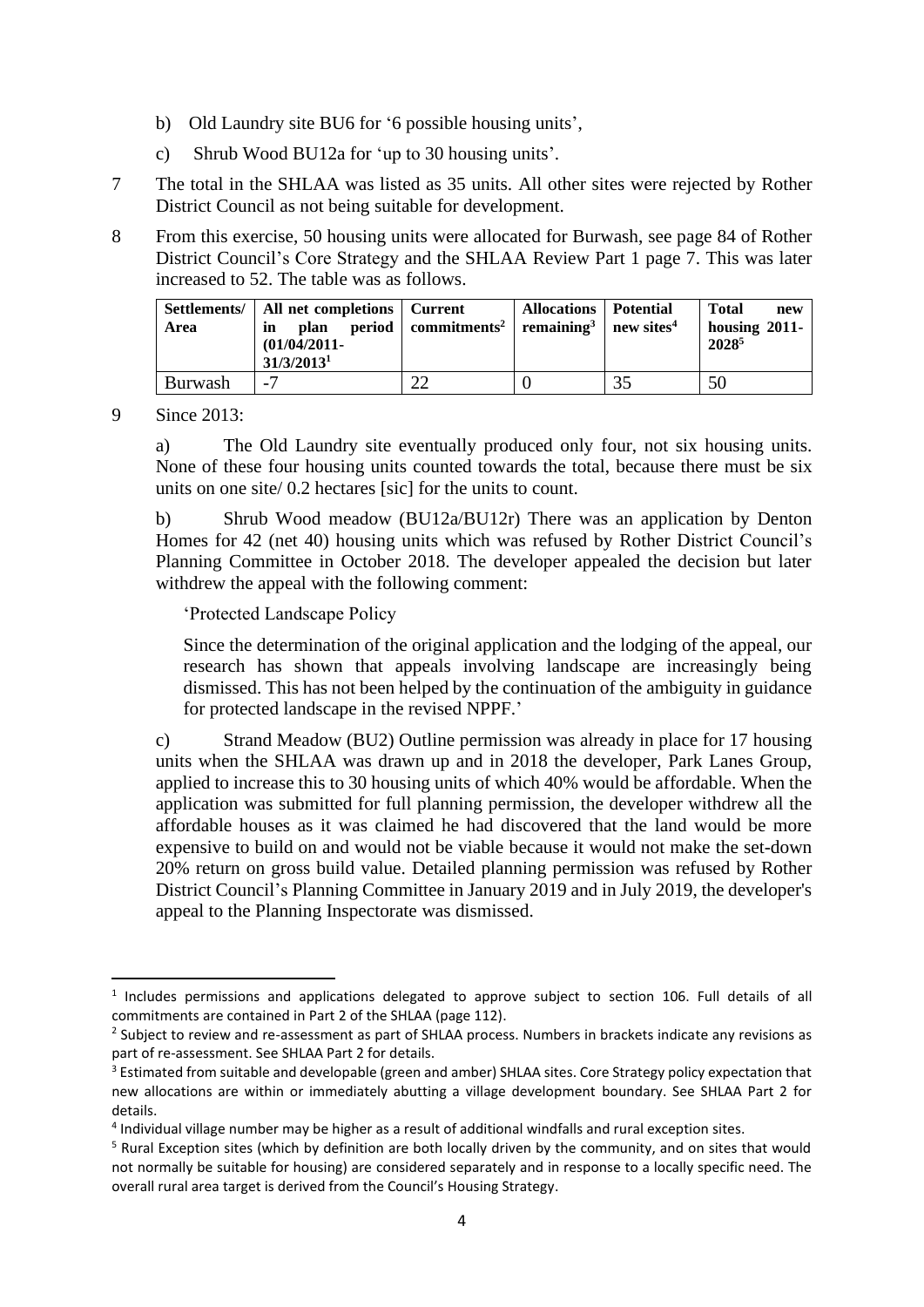- 10 The two key sites of Shrub Wood and Strand Meadow on which the housing number target for Burwash was based had been put to the test as set out in the SHLAA process. Neither was be found suitable for housing by either the planning committee or the Planning Inspector. Neither were they supported by the community or by the authors of the draft Neighbourhood Plan.
- 11 However, because the Strand Meadow site has outline planning permission, those 30 housing units count, making the residue required 22 units, see Tim Hickling's letter to Burwash Parish Council 21 February 2020, Appendix A. Tim Hickling is the Service Manager Strategy and Planning at Rother District Council.

## **How does government encourage councils to achieve their allocations?**

12 There is a carrot and a stick approach. The carrot is that councils receive money for new houses built. It is called the CIL (Community Infrastructure Levy). The stick is that when a council is in housing deficit (which means the area has not reached its required target), the planning procedure is tilted towards development. Crucially all planning rules remain in place.

# **The overall problem**

## **The reason why there are no further sites in Burwash**

13 The main problem is that Burwash is a ridge-top development where it is not possible to build on the north or south sides. As the main road runs east-west there is nowhere for the housing to go on the north or south sides. At the west end there is only a road with a slope on either side. At the east end there are also no sites, as the AONB makes the sites listed below inappropriate.

## **Rother District Council's position**

- 14 On many occasions the planning officers have said they do not know any possible sites for housing in Burwash and have rejected all sites (except Watercress Field and Shrub Wood meadow as already stated). There are sites for housing like the Oakleys site, the Higher Nature site and the Ashwood site. The owners of the last two sites are seeking pre-planning advice.
- 15 Burwash: Save our Fields group supports housing on all these sites. Oakleys is a redundant garage at the west end of the village near the village hall and Highfields. The Higher Nature site is off Goodsole Lane in Burwash Common. It is a redundant office and packing site. There are access problems, which could be solved by making Goodsole Lane one way. The site is well hidden by trees. The Ashwood site is at the junction of the A265 and Stonegate Road in Burwash Common. It is a redundant nursing home. Attempts to sell it as a commercial business have failed.
- 16 The first site has never been put forward by the owner. The last two sites are not in Burwash village so are unacceptable to planning officers at Rother District Council. It is claimed that Burwash Weald/Burwash Common is cannot have a sustainable development. It has the same buses as Burwash village. It also has a public house, a café, another café about a mile away, a church, a football pitch, a cricket pitch, a children's play area and a community hall with a bar and kitchen.
- 17 When pressed about the demand for Burwash Parish Council to find the sites, Rother District Council has been unable to justify the contradiction between the council's demands and what sites the council says are suitable for housing.

## **An illustration of the problem – Judins flats**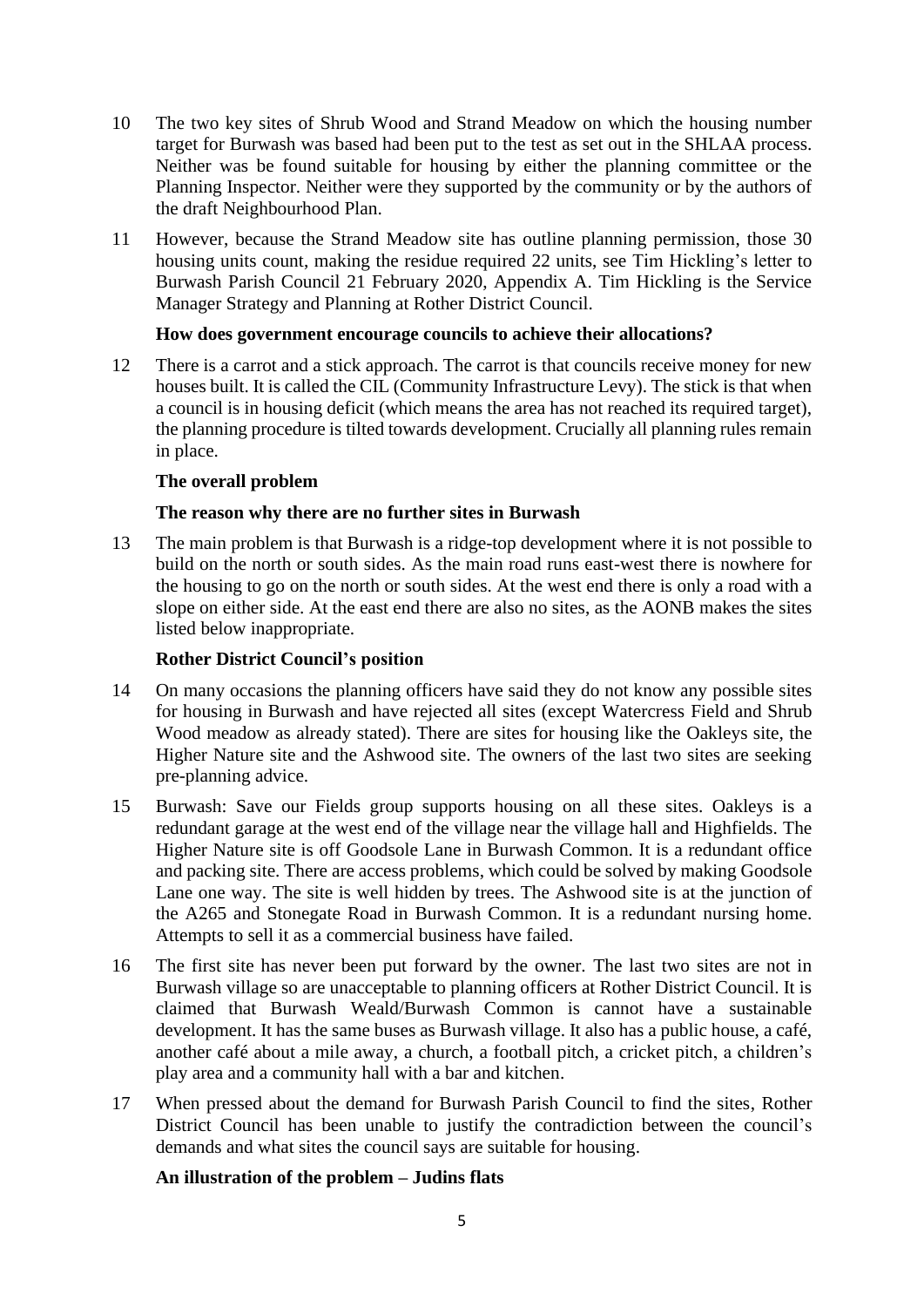- 18 To understand the development difficulties in Burwash parish it is advantageous to look at one site as an illustration of the problem and then look at the individual sites separately.
- 19 The application chosen as an illustration is the one for Judins flats on the Heathfield Road to the east of Burwash Weald. It was wrongly called by the owner Coppers Hill, which is elsewhere. The number was RR/2013/2196/P. The appeal number was APP/U1430/W/14/3001015. Although the appeal decision was five years ago, it remains up-to-date referring to sustainability, biodiversity, car-based developments and dark-sky policies. It is in a green buffer between the last house in Burwash (Orchards) and the first house in Burwash Weald (Ghyll Farm).
- 20 The application was for five houses at the southern end of the field. There were over 500 objectors to the application and the appeal. East Sussex Highways objected to the site for multiple safety reasons. Rother District Council's report listed multiple objections and the application was rejected without being referred to the planning committee. The Inspector refused the application for the following reasons ('see para …' refers to the relevant paragraph of the Inspector's decision):
	- a) 'The proposed housing would occupy an area of a truly rural character, see para 10. It would be in the AONB characterised by attractive rolling countryside consisting of small fields separated by hedgerows and small woodlands. The High Weald AONB Management plan Objective FH2 requires maintenance of the existing pattern of fields and boundaries as 'a rare survival of an essentially medieval landscape'. Objective S2 is to protect the historic pattern of settlements in the High Weald, see para 14. The proposed development would introduce built development, hardstanding, lighting and domestic gardens into a presently open setting. This would disrupt the ancient field pattern described above and detract from the tranquil nature of the area. Whilst planning conditions relating to outdoor lighting and landscaping could potentially mitigate their effect to some extent, the development would remain a discordant feature in the landscape, see para 18.
	- b) The site was broadly typical of its surroundings within the AONB and it contributed to its special character and appearance accordingly, see para 15.
	- c) The proposed buildings would be visible over the hedge and through the site access. If the hedge were removed, the dwellings would be highly visible. They could also be seen from the south side of the valley, see para 17.
	- d) As explained above, the proposal would involve the removal of the majority of the roadside hedge to improve visibility for traffic leaving the site access. The hedge is well established; apparently of mixed species; and the council suggests that it is likely to be many hundreds of years old. The objective of the AONB Management Plan. to preserve medieval fields and boundaries, weighs in favour of its preservation, see para 26. Paragraph 118 of the National Planning Policy Framework (NPPF) aims to conserve and enhance biodiversity by, amongst other things, requiring the refusal of planning permission for development which would result in the loss or deterioration of irreplaceable habitats unless the need for and benefits of it would clearly outweigh the loss. This principle is intended to apply to ancient woodland and veteran trees and [there is] no reason why it should not also apply to the historic hedgerow in question. Given that the biodiversity interest of the latter derives substantially from its age and is, therefore, specific to it, a new hedge planted elsewhere on the site would not provide adequate compensation for its destruction, see para 27.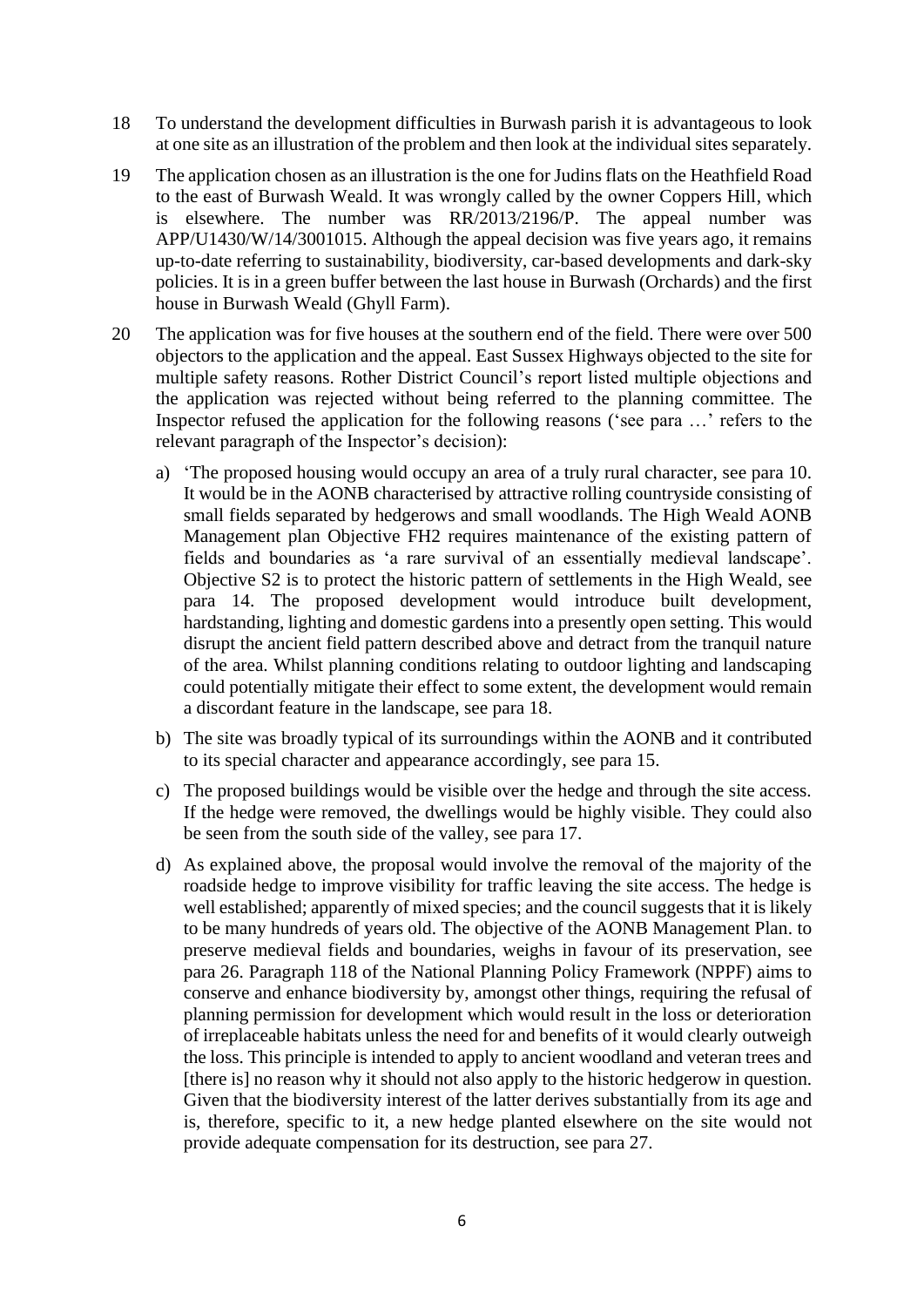- e) The proposed development would cause harm to the biodiversity interests of the site, so conflicting with Core Strategy Policy RA2 of the in respect of its aim to conserve the natural and ecological resources of the countryside; and with Policy EN5 of the same plan, which includes several provisions to protect and enhance biodiversity, see para 28.
- f) The siting of the proposed development in the middle of the field in this remote location would be highly incongruous, see para 18.
- g) It was important [to protect] the green buffer between Burwash Weald and Burwash, see para 14.
- h) Taking paras 14-18 into account, the proposed development would cause significant harm to the character and appearance of the AONB and would fail to conserve and enhance the natural beauty of the area. Thus it would be contrary to Policies OSS3, OSS4, RA2, RA3 and EN1 of the Core Strategy, all of which include provisions intended to protect the character of the countryside. Having regard to paragraph 115 of the NPPF, the harm is given great weight in this decision, see para 19.
- i) It would be necessary to remove most of the existing roadside hedge to be able to see clearly without pulling into the carriageway. Even then, it would only be possible to achieve visibility splays measuring approximately 150m, rather than the required 202m, see paras 21 and 20. East Sussex Highways' concerns that the substandard visibility splays would be detrimental to highway safety are accepted, see para 22.
- j) East Sussex Highways' opinion that drivers moving along the A265 would not expect to encounter slow-moving traffic entering and leaving the site is accepted. So is their opinion that drivers might be more inclined to perform overtaking manoeuvres on this relatively straight stretch of road, which would add to the risks identified, see para 23. For these reasons, this proposed development would be detrimental to highway safety on the A265, contrary to Core Strategy Policy CO6 (ii), see paras 24 and 25.
- k) The A265 is a fast, unlit road with no footways and few people would walk along it. Taking into account the bus service, the residents would be highly dependent upon the private car, making the proposed development isolated contrary to the then NPPF para 55, see para 11. This would mean the proposed development was not sustainable, so also conflicting with Core Strategy Policy RA3, OSS3, see para 12 and 13.
- l) The site was outside the development boundary, see para 9.
- m) None of the extremely limited exception for such development listed in Policy RA3 applied, see para 9.
- n) As there were no affordable homes as defined by the then NPPF Annex 2, the rural exemption site policy did not apply, see para 9.
- o) Whilst the proposed development would not constitute affordable housing, taking account of the Government's aim in the Framework to "boost significantly the supply of housing" (para 47), the provision of additional market units would nevertheless be a benefit of the scheme. However, Planning and Compulsory Purchase Act 2004 s 38(6) is clear that I must determine the appeal in accordance with the development plan unless material considerations indicate otherwise. In relation to all four main issues above [sustainable location, character and appearance, highway safety and biodiversity], the scheme is contrary to development plan policy, see para 29 and 30.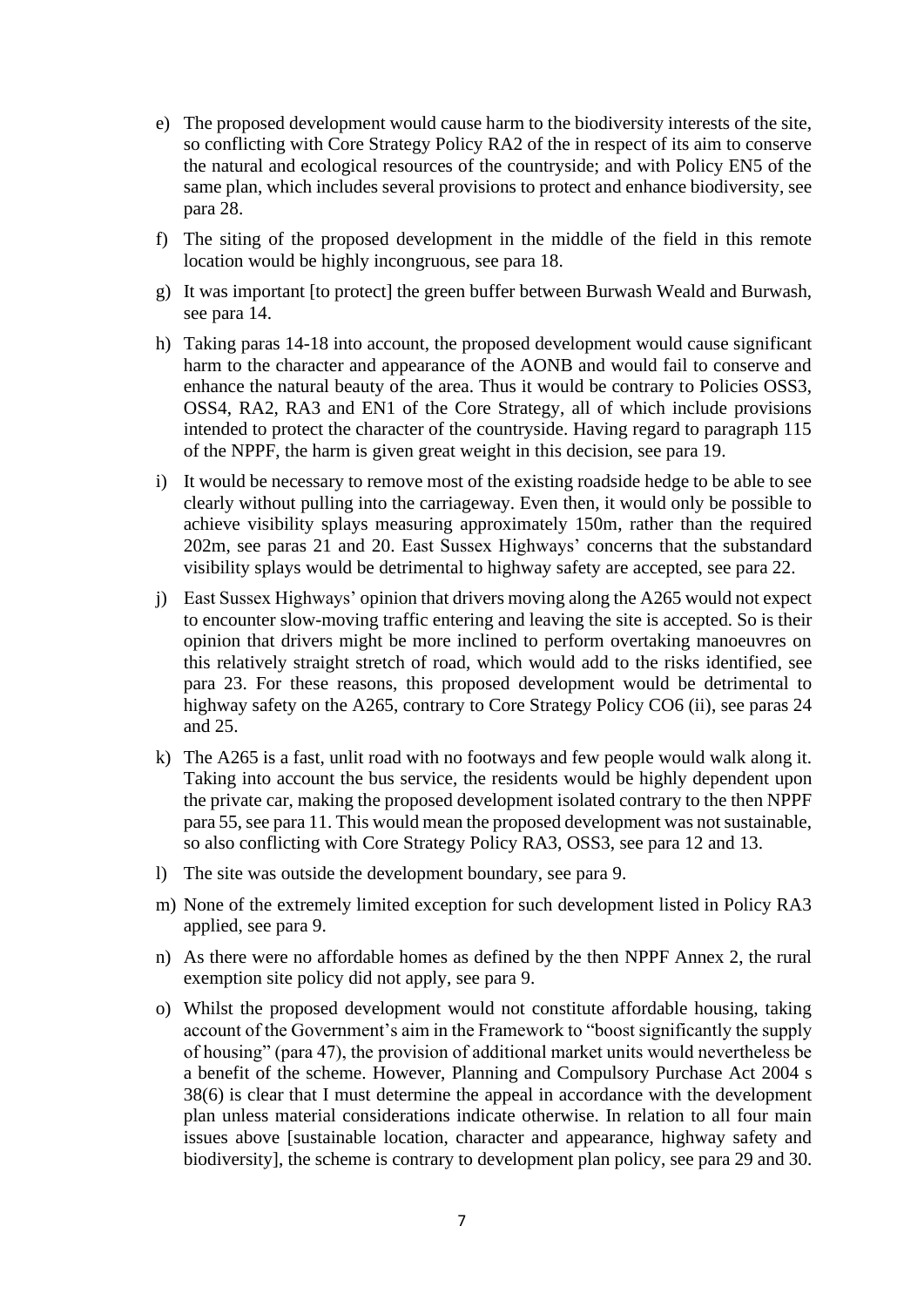- p) There were other issues raised but as my findings were made on the main issues, the decision does not turn on these other matters, see para 34.'
- 26 The majority of these planning objections are invariably present in the fields outside the development boundary to a lesser or greater extent. That is because of the general character of the area. The list clearly shows why the fields of Burwash do not present opportunities for new estates.

#### **Examining the individual sites**

#### **Group 1 Sites considered in the SHLAA**

27 Below is the list for Burwash in the SHLAA 2013 Review Part 2 page 38-39. Examination of the sites is in the same order as in the SHLAA list.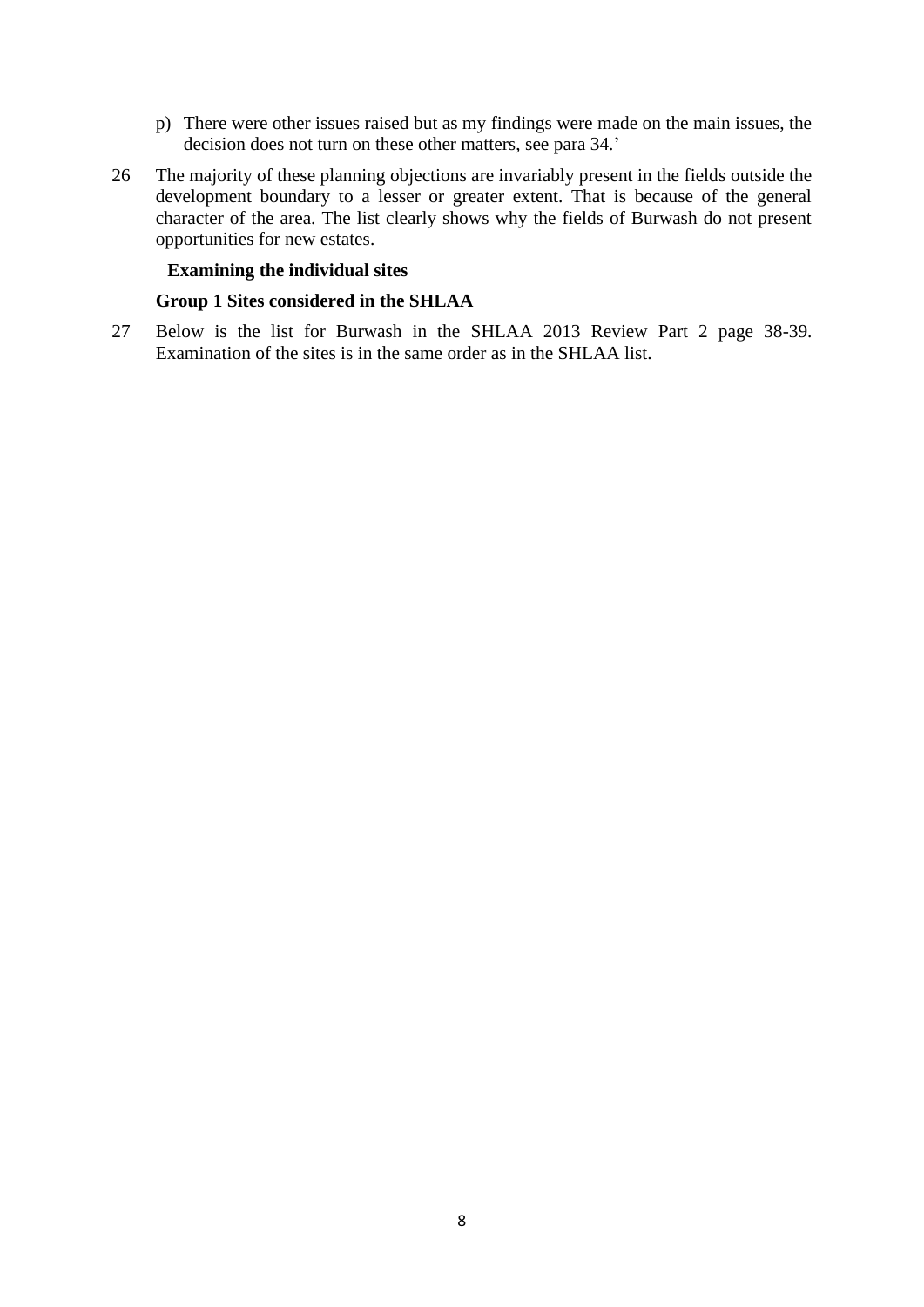| $\mathbf{a}$      | Site Name                                                                 | Compliance with Core Strategy Policy                                                                                                                                                                                                                                                                                                                                                                                                                                                                                                                                                                                                                                                                                                                                                                                                                                                                                                                                                                                                                                                                                                                                                                                                                                                                                                                                                                                                                                                                                                                                                                                                                                                                                                                                                                        | <b>Total Residential Units</b>                                              | <b>SHLAA Conclusions</b>                                                                                                  |
|-------------------|---------------------------------------------------------------------------|-------------------------------------------------------------------------------------------------------------------------------------------------------------------------------------------------------------------------------------------------------------------------------------------------------------------------------------------------------------------------------------------------------------------------------------------------------------------------------------------------------------------------------------------------------------------------------------------------------------------------------------------------------------------------------------------------------------------------------------------------------------------------------------------------------------------------------------------------------------------------------------------------------------------------------------------------------------------------------------------------------------------------------------------------------------------------------------------------------------------------------------------------------------------------------------------------------------------------------------------------------------------------------------------------------------------------------------------------------------------------------------------------------------------------------------------------------------------------------------------------------------------------------------------------------------------------------------------------------------------------------------------------------------------------------------------------------------------------------------------------------------------------------------------------------------|-----------------------------------------------------------------------------|---------------------------------------------------------------------------------------------------------------------------|
| $\frac{1}{16}$    | Laundry, Shrub<br>Lane, Burwash                                           | With any remediation found to be necessary approval could be given provided conditions<br>(contrary to Policy EC3I). Therefore whilst Policy EC3 generally seeks to secure existing premises in employment use, there<br>is a case to be made to allow this site to change to residential use.  Potentially suitable for 6<br>improved footway provision up Shrub Lane to Village Centre, for enhanced bus service;<br>ground exploration and sampling especially if the ground needs to be disturbed - new<br>Currently vacant and being marketed for B8 use. Proximity to residential curtilages would suggest harm to local amentites<br>resolved, EHO advise "additional risk assessment would probably be needed by the<br>and for allotments and sports pitches in Burwash (in accordance with policies TR3 and IM2).<br>Potential contamination issues to be<br>developer, possibly requiring further<br>foundations/floors/service pipes etc.<br>S106/CIL contributions required for<br>were attached."<br>layout.                                                                                                                                                                                                                                                                                                                                                                                                                                                                                                                                                                                                                                                                                                                                                                                  | mews/courtyard layout)<br>6 possibly achievable<br>(smaller units i         | investigations (green site).<br>Suitable and developable,<br>subject to more detailed                                     |
| BU <sub>12a</sub> | 40-49 Shrub Lane,<br>Land north west<br>Shamrock Field,<br><b>Burwash</b> | deliver the above community, landscape and biodiversity benefits, the planning authority will work with the local Parish to look<br>1.1 A Community resource, linked to woodland management agreement/commitments and access agreements/through route<br>(supporting policies CO3, EN5, EN7). Upon the woodland reaching maturity, conditions should ensure the removal of existing<br>towards the bus service and village centre (To comply with TR2 and TR3) and allotments and sports pitches to meet need in<br>Development suitability will be considered subject to the above conditions. In the event of the development not being able to<br>Development suitability is also subject to demonstration of suitable access, which should preferably be via far SW corner of<br>1) extensive new broad-leaved woodland (mix native species) planting across northern and eastern one hectare of the site<br>potentially suitable (just under one hectare), subject to following conditions/mitigation<br>This should also include pond/woodland glade (which may have a multiple purpose as sustainable drainage) with seating<br>site onto Shrub Lane. Developers contributions will also be required for enhance footway provision SW on Shrub Lane<br>1.2 A new defined strongly landscaped 'village edge' screening the site permanently in AONB landscape (to promote<br>1.3 An ecological value as an extension of Shrub Lane ancient (and BAP habitat) woodland.<br>to Glengorse via neighbouring Shrub Wood (supporting policies CO3 and EN5)<br>purposes:<br>Burwash (in accordance with Policy IM2).<br>South side of field (BU12a) could be<br>(BU12r). This will have the following<br>at alternative sites within the village.<br>compliance with EN1).<br>boundary conifers.<br>measures | Estimated up to 30 on<br>southern area (BU12a)<br>of just under 0.8 hectare | investigations, including of<br>some key factors (amber<br>Suitable and developable<br>subject to more detailed<br>site). |
|                   |                                                                           |                                                                                                                                                                                                                                                                                                                                                                                                                                                                                                                                                                                                                                                                                                                                                                                                                                                                                                                                                                                                                                                                                                                                                                                                                                                                                                                                                                                                                                                                                                                                                                                                                                                                                                                                                                                                             |                                                                             |                                                                                                                           |
| BU <sub>12r</sub> | 40-49 Shrub Lane,<br>Shamrock Field,<br>Land north west<br><b>Burwash</b> | See text accompanying BU12a above                                                                                                                                                                                                                                                                                                                                                                                                                                                                                                                                                                                                                                                                                                                                                                                                                                                                                                                                                                                                                                                                                                                                                                                                                                                                                                                                                                                                                                                                                                                                                                                                                                                                                                                                                                           | See text accompanying<br>BU12a above                                        | Not suitable for residential<br>(red site)                                                                                |
| BU <sub>3</sub>   | Land at 101 Shrub<br>Lane, Burwash                                        | District housing supply. However it is worth noting this site as an example of the sort of large site windfall that may in reality<br>Broadly compliant with Core Strategy policy. Site is within the development boundary (Policy OSS3), makes effective use of<br>developable. Therefore in accordance with national planning guidance (NPPF para 47) it cannot form a component of the<br>Suitable in many ways as an opportunity to make better use of a large plot for larger number of properties and increase<br>land within the main built up confines (OSS4). However lack of footways and rural character is a concern. In any event,<br>Ikely that at least 6 would be achievable in the event of the site coming forward<br>owners agreement has not been forthcoming, so not a 'reasonable prospect' of coming forward and therefore not<br>residential density on site that is already within the development boundary.<br>period.<br>come forward over the 15 year plan<br>Despite above constraints it seems I                                                                                                                                                                                                                                                                                                                                                                                                                                                                                                                                                                                                                                                                                                                                                                              | N/a                                                                         | Possible large site windfall.<br>developable (red site).<br>Suitable but not                                              |
| BU <sub>5</sub>   | Land at Court Barn<br>Farm, Burwash                                       | No - rural character and setting, landscape visual impact to south. School Hill is narrow country lane which lacks footways.<br>Conflicts with policies, including OSS4, OSS5, RA1, RA2, EN1 and EN3.                                                                                                                                                                                                                                                                                                                                                                                                                                                                                                                                                                                                                                                                                                                                                                                                                                                                                                                                                                                                                                                                                                                                                                                                                                                                                                                                                                                                                                                                                                                                                                                                       | N/a                                                                         | Not suitable (red site)                                                                                                   |
| BU <sub>8</sub>   | Land adj to The<br>Brambles,<br>Burwash                                   | No, landscape exposed to long views from multiple directions within AONB (contrary to EN1). Ribbon development in area of<br>rural character (contrary to policies, including RA1, RA2, OSS1, OSS3, OSS4, OSS5). Fast busy sectio<br>footways, effectively limits pedestrian/cycle access (contrary to TR2 and TR3).                                                                                                                                                                                                                                                                                                                                                                                                                                                                                                                                                                                                                                                                                                                                                                                                                                                                                                                                                                                                                                                                                                                                                                                                                                                                                                                                                                                                                                                                                        | N/a                                                                         | Not suitable (red site)                                                                                                   |

Burwash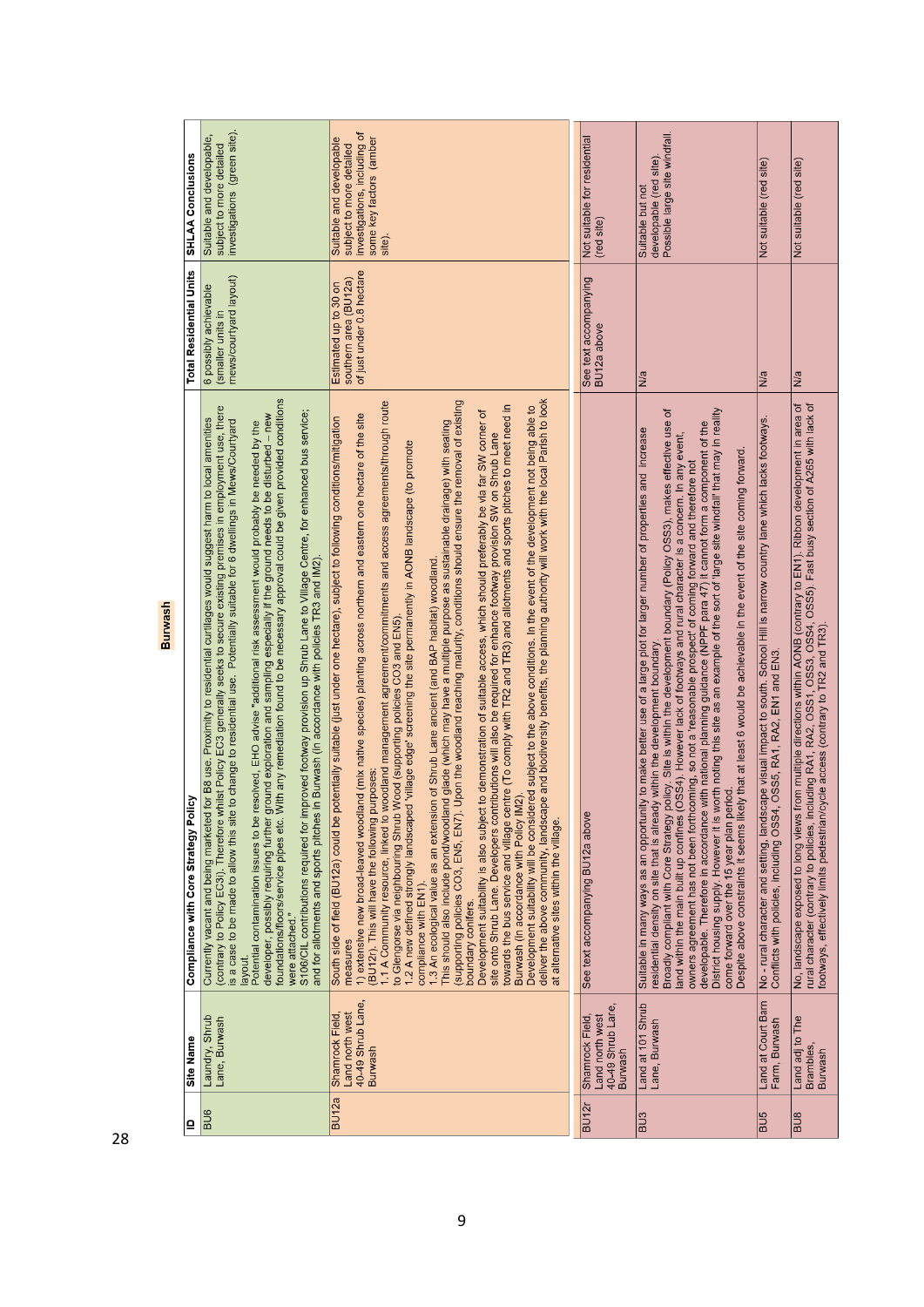| Not suitable (red site)<br>Not suitable (red site)<br>Estimated Total (New Sites): 35<br>N/a<br>N/a<br>Not suitable. Rural setting, character of area, landscape setting and lack of footways all weigh against development. Southern<br>EN1, TR3, RA1, RA2, OSS1, OSS3, OSS4, OSS5. Exception site possibility currently being investigated for which potential is<br>sections generally have most landscape constraints, although relate better to village centre. Issues with policies, including<br>residential area of allocation now has outline permission (hence not in this table). Steep gradient restricts development<br>2006 Local Plan Allocation (VL1) for Proposed Landscaping, proposed amenity land & proposed footpath Link. Linked<br>potential. Maybe suitable for allotments. Retain previous allocation principles. Supports Core Strategy Pollcy CO3.<br>limited to frontage sections.<br>of Strand Meadow<br>Land South West<br>Land at the east<br>side of Burwash |      |      |  |
|----------------------------------------------------------------------------------------------------------------------------------------------------------------------------------------------------------------------------------------------------------------------------------------------------------------------------------------------------------------------------------------------------------------------------------------------------------------------------------------------------------------------------------------------------------------------------------------------------------------------------------------------------------------------------------------------------------------------------------------------------------------------------------------------------------------------------------------------------------------------------------------------------------------------------------------------------------------------------------------------|------|------|--|
|                                                                                                                                                                                                                                                                                                                                                                                                                                                                                                                                                                                                                                                                                                                                                                                                                                                                                                                                                                                              |      |      |  |
|                                                                                                                                                                                                                                                                                                                                                                                                                                                                                                                                                                                                                                                                                                                                                                                                                                                                                                                                                                                              |      |      |  |
|                                                                                                                                                                                                                                                                                                                                                                                                                                                                                                                                                                                                                                                                                                                                                                                                                                                                                                                                                                                              |      |      |  |
|                                                                                                                                                                                                                                                                                                                                                                                                                                                                                                                                                                                                                                                                                                                                                                                                                                                                                                                                                                                              |      |      |  |
| 30                                                                                                                                                                                                                                                                                                                                                                                                                                                                                                                                                                                                                                                                                                                                                                                                                                                                                                                                                                                           | BU10 | BU11 |  |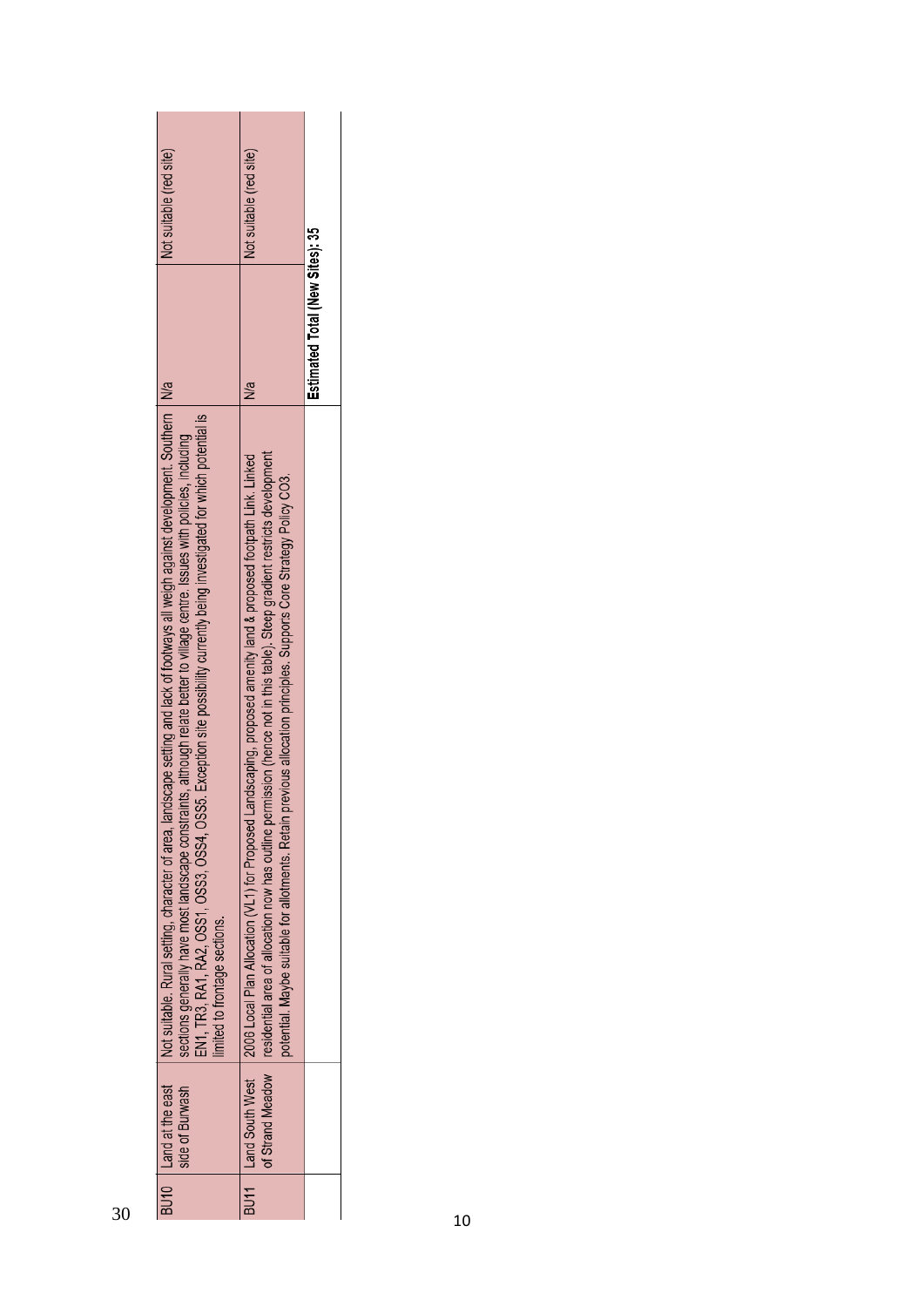## **BU6 Laundry site**

31 This site was the only green site in the SHLAA and housing was built there. As there were only four units, there were too few units to count towards the quota.

**BU12a (part nearest the road) and BU12r (the part furthest from the road) Shamrock Field (aka Shrub Wood meadow)** 

32 This was an amber site for BU12a and a red site for BU12r. It was clearly considered to have problems, see as stated in the SHLAA entry for BU12a, the amber site.

'South side of field (BU12a) **could be** potentially suitable (just under one hectare), subject to following conditions/mitigation measures:

1) extensive new broad-leaved woodland (mix native species) planting across northern and eastern one hectare of the site (BU12r). This will have the following purposes:

1.1 A Community resource, linked to woodland management agreement/commitments and access agreements/through route to Glengorse via neighbouring Shrub Wood (supporting policies CO3 and EN5).

1.2 A new defined strongly landscaped 'village edge' screening the site permanently in AONB landscape (to promote compliance with EN1).

1.3 An ecological value as an extension of Shrub Lane ancient (and BAP habitat) woodland. This should also include pond/woodland glade (which may have a multiple purpose as sustainable drainage) with seating (supporting policies CO3, EN5, EN7). Upon the woodland reaching maturity, conditions should ensure the removal of existing boundary conifers.

Development suitability is also subject to demonstration of suitable access, which should preferably be via far SW corner of site onto Shrub Lane. Developers contributions will also be required for enhance footway provision SW on Shrub Lane towards the bus service and village centre (to comply with TR2 and TR3) and allotments and sports pitches to meet need in Burwash (in accordance with Policy IM2).

Development suitability will be considered subject to the above conditions**. In the event of the development not being able to deliver the above community, landscape and biodiversity benefits, the planning authority will work with the local Parish to look at alternative sites within the village.**'

- 33 Important parts have been bolded.
- 34 In 2016, the owners applied for outline planning permission for both SHLAA BU12a and BU12r. There were over 340 objectors. In 2017, Rother District Council refused the application. The applicant appealed. In November 2018, the developer withdrew the appeal saying as stated before:

'Protected Landscape Policy

Since the determination of the original application and the lodging of the appeal, our research has shown that appeals involving landscape are increasingly being dismissed. This has not been helped by the continuation of the ambiguity in guidance for protected landscape in the revised NPPF.'

35 It is understood that around this time the developer's contracts with two householders whose houses would have to be demolished for the site to have access to Shrub Lane lapsed. It is understood that they have not been renewed so it is believed that the owner and the developer have no road access to the site.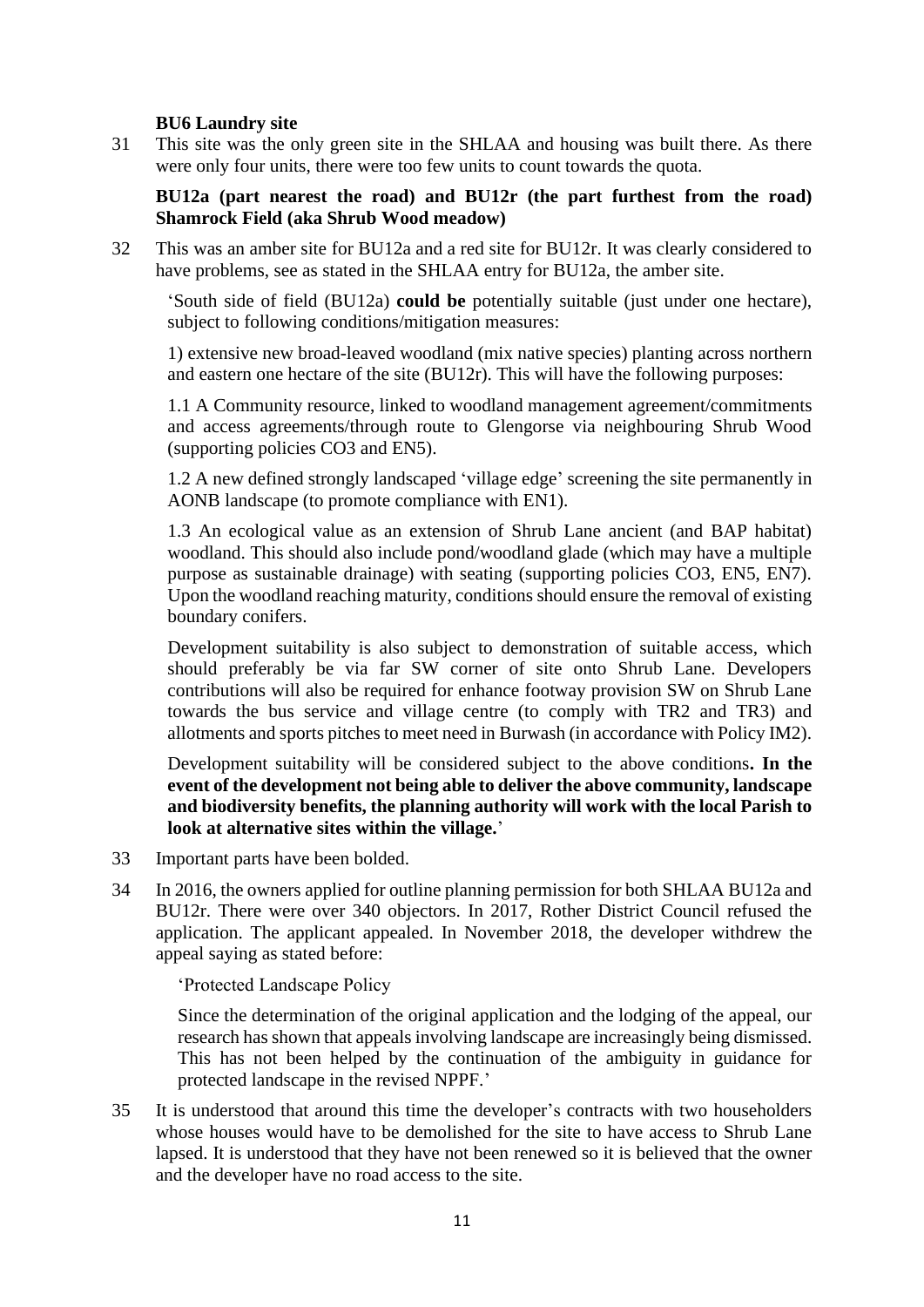## **BU3 Land at 101 Shrub Lane**

36 This was a red site because of no owner's agreement. It is understood that this is still the position. Even if there were a change of mind, it would seem unlikely that the site would provide six units, notwithstanding Rother District Council's belief. However, if housing were applied for, it would likely be housing which avoids any requirement to provide affordable homes.

## **BU5 Land at Court Barn Farm**

- 37 This was a red site. It was rejected for the following reasons: 'No rural character and setting, landscape visual impact to south. School Hill is narrow country lane which lacks footways. Conflicts with policies, including OSS4, OSS5, RA1, RA2, EN1 and EN3.' In any event the site could not provide six or more units.
- 38 Nothing has changed since then.

## **BU8 Land adjacent to Brambles (The Glebe field)**



- 39 This was another red site. The SHLAA reasons given were: 'No, landscape exposed to long views from multiple directions within AONB (contrary to EN1). Ribbon development in area of rural character (contrary to policies, including RA1, RA2, OSS1, OSS3, OSS4, OSS5). Fast busy section of A265 with lack of footways, effectively limits pedestrian/cycle access (contrary to TR2 and TR3).'
- 40 In 2020, the owner approached Rother District Council for pre-planning advice about the site. Rother District Council referred the owner to Burwash Parish Council, who began a consultation exercise. Their provisional assessment was that the site was unsuitable but the council was unable to complete the exercise because of the pandemic. Its provisional assessment contained many of the objections listed below.
- 41 Burwash: Save our Fields consulted with the community online and then evaluated the site. The group drafted a 16-page report which can be found at www.burwashsaveourfields.org.uk. The report, dated 16 May 2020, concluded: 'the site was unsuitable for the proposed housing development because:
	- a) The field is one of the most beautiful fields in the Parish. The damage to the AONB would be very significant.
	- b) There would be great damage to the beauty of the views from the public footpath which runs from the church to The Glebe and beyond. The proposed tree plantation would provide little mitigation to the problem. It might make matters worse.
	- c) Rother District Council's planning officers have always rejected this site.
	- d) The SHLAA assessment was correct and there has been no effective challenge to the SHLAA's finding.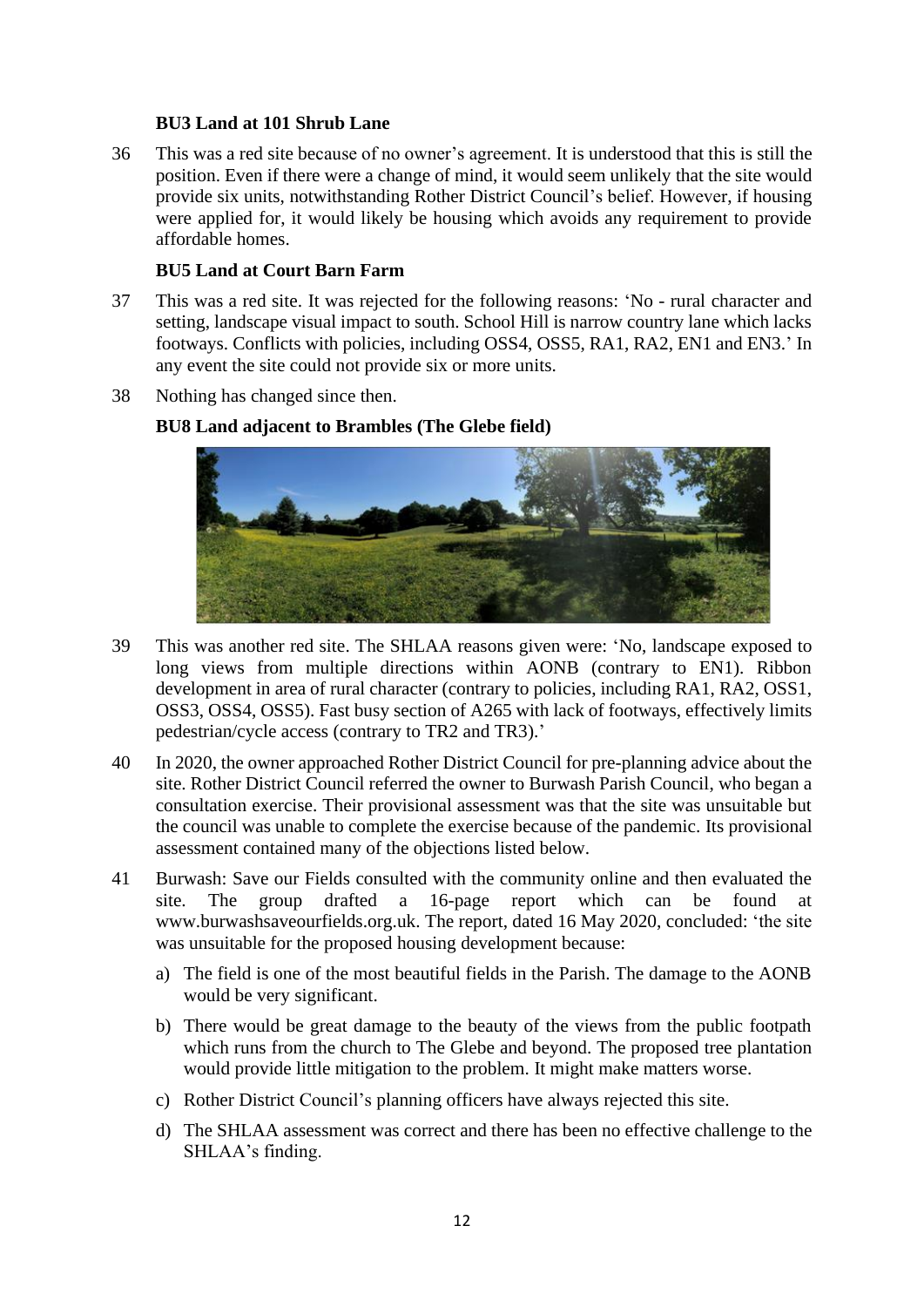- e) The access road would create a danger to those leaving the site and those travelling on the A265.
- f) The lack of a footpath on both sides of the A265 at the proposed exit would create dangers to both pedestrians and road users.
- g) The site is outside the development boundary, which was correctly drawn. The development boundary has the support of the planning officers at Rother District Council, the councillors of Burwash Parish Council and, as can be seen from local surveys and public meetings, the local community.
- h) The development would be an extensive piece of ribbon development.
- i) The development is close to the Glebe, one of the few Grade II\* listed buildings in the District. The relevant test is whether the development would damage a listed building. The answer is clearly that it would, and very considerably so. The surroundings of a heritage asset are very important to its value.
- j) The field is a significant heritage site. Rother District Council is required to 'take this into account when considering the impact of a proposal on a heritage asset, to avoid or minimise any conflict between the heritage asset's conservation and any aspect of the proposal,' see NPPF 2019 para 190. This consideration is likely to mean that development is unsuitable simply because of the damage to this heritage site. In any event, housing would not be appropriate because the heritage issue has not been properly investigated.
- k) The SHLAA assessor found that the landscape was exposed to long views from multiple directions within the AONB (contrary to policy EN1 of Rother District Council's Core Strategy). This important factor has not been properly addressed by proposers of the scheme. It remains a significant objection.
- l) The development would have a devastating impact for the residents of Brambles and Young's Garden, both of which overlook the field. In planning terms, both sets of residents' loss of outlook (which is not a planning objection), the objection becomes 'the detriment of their residential amenity'. For the residents of Brambles, the planning objection is also a loss of privacy. For the residents of Young's Garden, the objection is also the negative impact the development would have on their B&B business.

Some of these grounds on their own make this development one that would have to be refused if there were a planning application. When the grounds are added together, a refusal is unarguable.'

42 Neither the owner nor his agent chose to comment on these findings when they were sent the report for them to comment on it.

#### **BU10 Land to the South-East of Shrub Lane**

43 This is another red site. Rother District Council in the SHLAA assessment rejected this site for the following reasons: 'Not suitable. Rural setting, character of area, landscape setting and lack of footways all weigh against development. Southern sections generally have most landscape constraints, although relate better to village centre. Issues with policies, including EN1, TR3, RA1, RA2, OSS1, OSS3, OSS4, OSS5. Exception site possibility currently being investigated for which potential is limited to frontage sections.'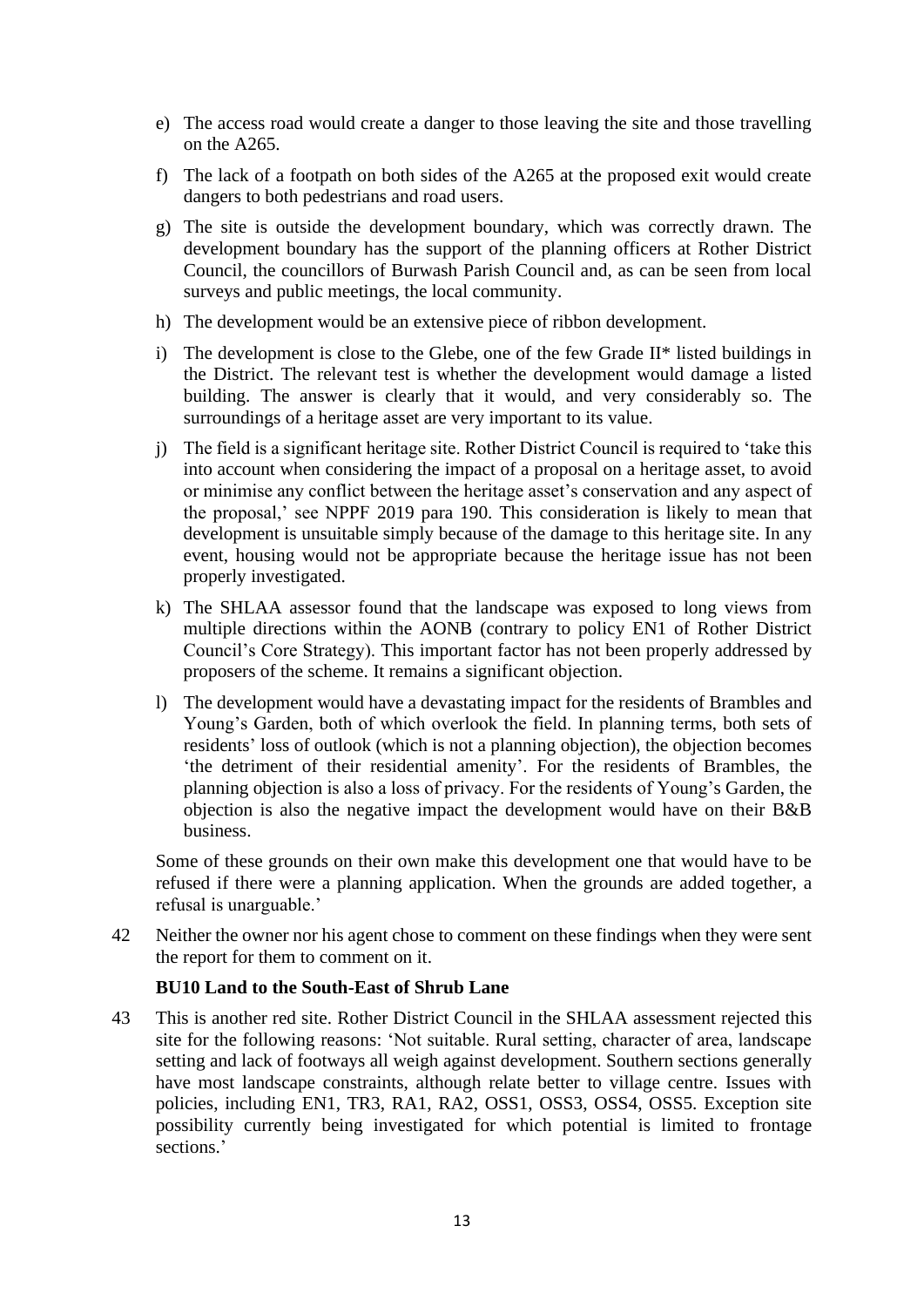- 44 The whole site would be visible from multiple viewpoints and the site would have no prospect of successful planning application for the SHLAA reasons.
- 45 The suggestion of part of the frontage being used as an exception site was taken up. Ten shared-ownership houses were built and called Morris Close. As the site was an exception site the numbers do not count.

# **BU11 and BU2 Watercress Fields (aka Strand Meadow)**

- 46 The SHLAA exercise did not deal with BU2 because outline planning permission was given for that area. BU11 was a red site, because of the steep slope and Policy CO3. There have been a significant number of planning applications. The history is as follows:
- 47 On 2 July 1985, Mr R C Kirkham made an application to Rother District Council for planning permission for 'residential development of 2 acres of land at Strand Meadow in Burwash'.
- 48 On 5 September 1985, Rother District Council refused the application on a number of grounds including:
	- a) The development was not in accordance with the County Structure Plan.
	- b) There was an intention by the District Planning Authority that the land should remain the same.
	- c) The development would be contrary to the approved policy in the 1981 Village policy.
	- d) The site lay within a designated Area of Outstanding Natural Beauty and the proposal would be detrimental to the character and appearance of the area and contrary to the provisions of the County Structure plan.
	- e) Strand Meadow is of inadequate width to serve the proposed development.
- 49 The decision was appealed and an inquiry was held on 2 and 3 October 1986. On 1 December 1986, the Inspector gave his reasons for refusing the development. He noted that the East Sussex Structure Plan had superseded the County Development Plan relied on by Rother District Council. He also noted the failure of the local authority to provide adequate housing. The Inspector's reasons were:
	- a) The visual impact on part of the AONB.
	- b) The widening of the carriageway in Strand Meadow would be insufficient to overcome the problems of the [17] extra houses.
	- c) The quality of the landscape.
	- d) The setting of the village.
	- e) The AONB.
	- f) The detrimental visual impact on the surrounding landscape.
	- g) The significant increase in traffic [generated would create] danger and inconvenience for the residents in the existing houses.
- 50. In 2006, Rother District Local plan allocated 17 housing units to this site.
- 51. In 2011, planning permission was granted for 17 housing units and the owner when there was little examination of the site. The developer allowed the planning permission to lapse.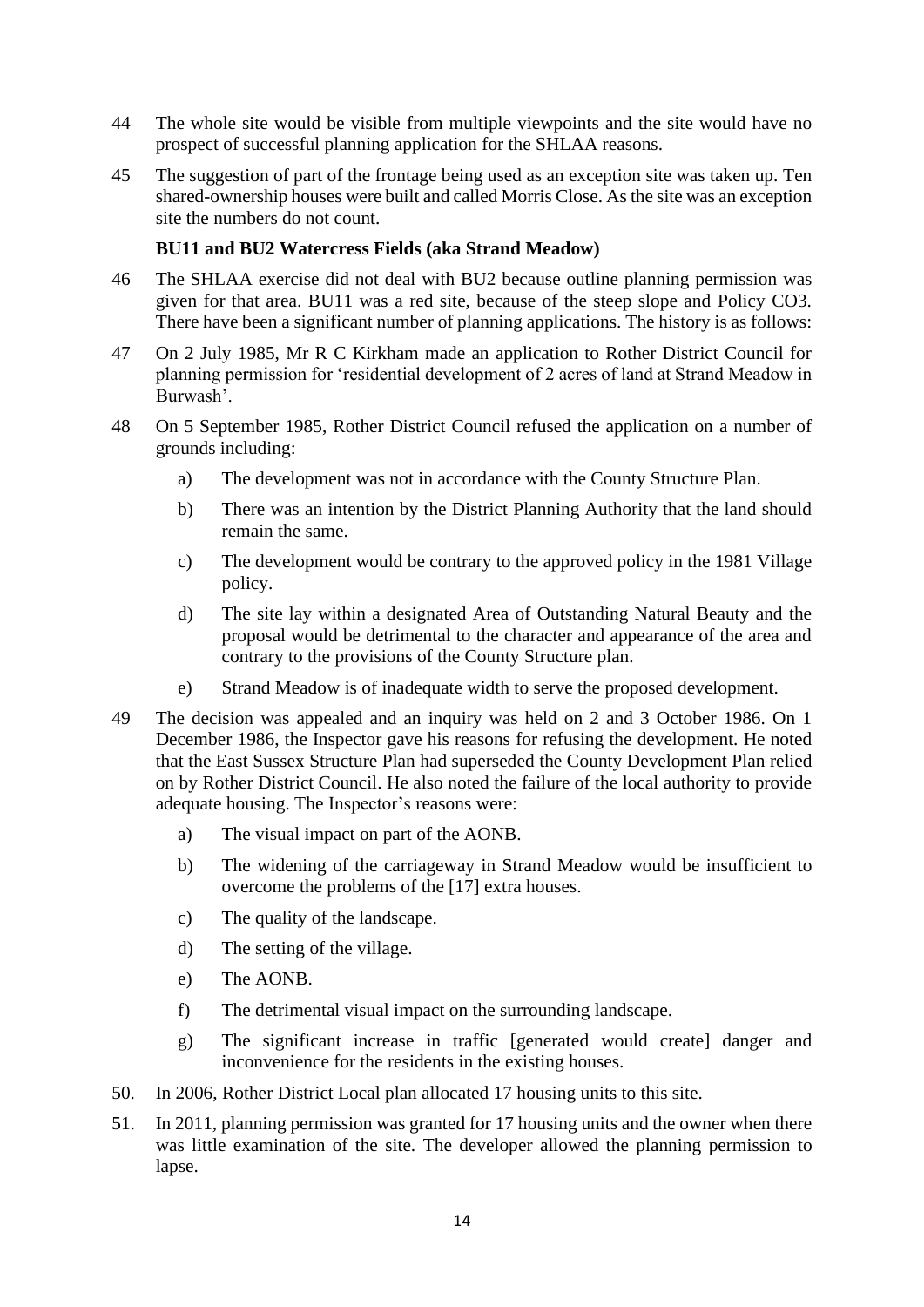- 52. In 2017, Richard Kirkham and Russell Beswick applied for outline planning permission for 30 units. There was little examination of the proposal this time too. Affordable housing was promised at 40%. The planning officer's report said, 'the footpath is subject to the Local Inspector's comments and local opinion, all of which agreed that the footpath link and the community land were essential.'
- 53. On 7 March 2018, Rother District Council, the owners of the site and the developer signed a section 106 agreement, which included provisions for the affordable homes and a footpath link to the village.
- 54. On 28 June 2018, a detailed planning application was made with no affordable homes, amid claims that the developer was unaware of the true costs of the development before. The community when expressing their opinion rejected the claims. The footpath link was impossible to achieve as the developer and owner did not own the necessary land. There were over 430 objectors. The planning committee rejected the scheme 12-0. The section 106 agreement is still in place and incapable of being met by the developer and owners, who all signed it.
- 55. On 1 March 2019, the developer appealed. On 25 July 2019, the appeal was rejected for the following reasons:
	- a) The site has a visual connection to the wider rural landscape, particularly in views from Ham Lane and the public footpath that crosses the field to the north-west, see para 4.
	- b) The scheme would significantly harm the character and appearance of the area and the landscape of the AONB, which it would fail to conserve or enhance. It would therefore be at odds with Policies RA1, EN3, OSS4 and EN1 of the Rother District Council Local Plan Core Strategy 2014 (CS). These policies seek to secure development that respects, and does not detract from, the character of the area and conserves landscape character. There is nothing to suggest these policies are inconsistent with the National Planning Policy Framework (NPPF), see para 15.
	- c) NPPF para 172 states that great weight should be given to conserving and enhancing the landscape and scenic beauty of AONBs and that the scale and extent of development in these areas should be limited. The scheme would fail to conserve or enhance the AONB landscape, this impact is not outweighed by other material considerations, including the proposal's benefits, see para 26.
	- d) The new development should not follow the lead of the three-storey housing in Strand Meadow, as this would compound the existing impact upon the landscape and settlement edge, see para 6.
	- e) There was some force to the argument that the scheme [does not] reflect and respond positively to the rural vernacular and would sit uncomfortably in the landscape, see para 7-9.
	- f) The designs were unsuitable and did not comply with Objective S3 of the High Weald Management Plan namely 'To enhance the architectural quality of the High Weald and ensure development reflects the character of the High Weald in its scale, layout and design', see para 7.
	- g) Although the planning officers recommended the scheme for approval, it is unclear whether they took specialist landscape advice in forming this view. In this respect the Inspector was mindful that the High Weald Planning Unit objected to the proposal, see para 10.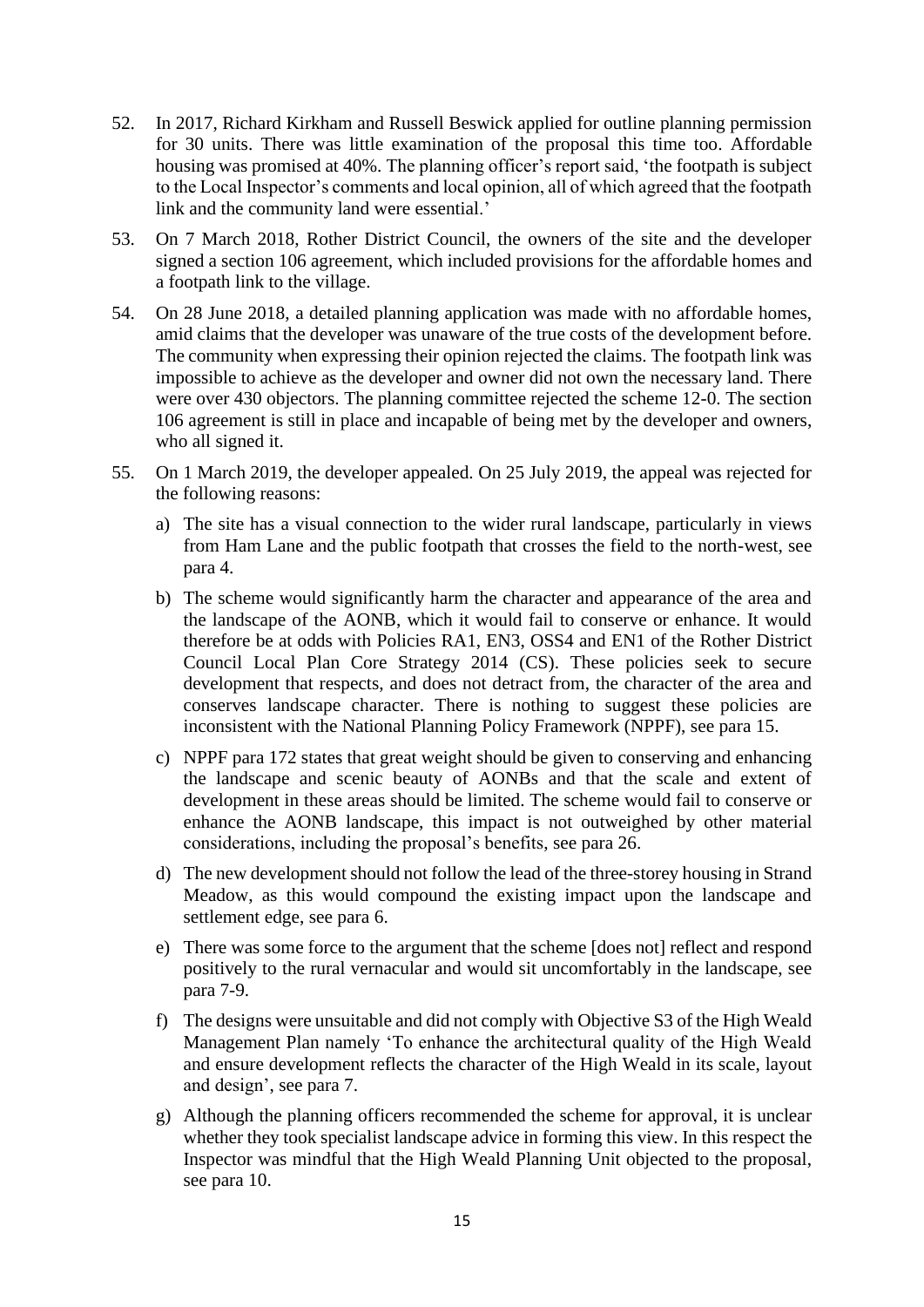- h) The development would be particularly prominent in views from the public footpaths to the south, west and north of the appeal site, which are elevated above the ghyll. The boundary landscaping would provide some screening and softening, but it is largely deciduous and thin in places and therefore the development would be readily apparent, particularly when the trees were not in leaf. Utilising dark and vernacular style materials, such as tile hanging, would reduce the prominence of the buildings to an extent (although white boarding would stand out in the landscape) but not to a point where it would offset the limitations here identified, see para 11.
- i) There were positive aspects of the layout but they were outweighed by the significant harm that would occur from the unsympathetic scale and appearance of the proposed buildings, see para 13.
- j) Because of the above findings it has not been necessary for me to address other matters, see para 27.
- 56. Following adverse comments from Rother District Council and others about the failure of the developer to consult the community, in November 2019, the developer approached Burwash Parish Council about a new scheme. The architect agreed to meet Burwash: Save our Fields on the same day as seeing the Parish Council and then cancelled the meeting. On 8 January 2020, there was a public consultation. The developer declined to attend and the architect was unable to answer a very large proportion of the questions posed. The leaflet was inaccurate and there was no computer display of the design.
- 57. Burwash: Save our Fields pointed out that the whole emphasis of the consultation was on the design, which was an improvement on the previous one but still inappropriate. The group further pointed out that all the other problems remained outstanding and if Rother District Council and the Inspector, if one were appointed, approached the application in the same way, the application would be rejected, causing bitterness within the local community and a waste of money for Rother District Council and the developer.
- 58. The community were told that an application would be lodged in late January 2020. No application has been lodged. It may be that none will be lodged in foreseeable future.
- 59. Although there is little or no prospect of 30 housing units built here, because outline planning has been granted the 30 units count towards the total leaving 25 housing units to be found, see Tim Hickling's letter 21 February 2020, Appendix A.

## **National Trust land**

- 60. None of Burwash can be built on the southerly slope because the land is too step for housing and housing would have a devastating impact on one of the most important sections of the High Weald Area of Outstanding Natural Beauty. However, most of it is owned by the National Trust, see the area in yellow below.
- 61. The National Trust land has been declared inalienable (along with 95% of its land) under National Trust Act 1907 s 21 and National Trust Act 1938 s 8. It cannot be built on without a very rare parliamentary procedure being used. In any event, the National Trust is bound by the donor, Mrs Kipling, not to develop the land in her bequest.
- 62. The area follows